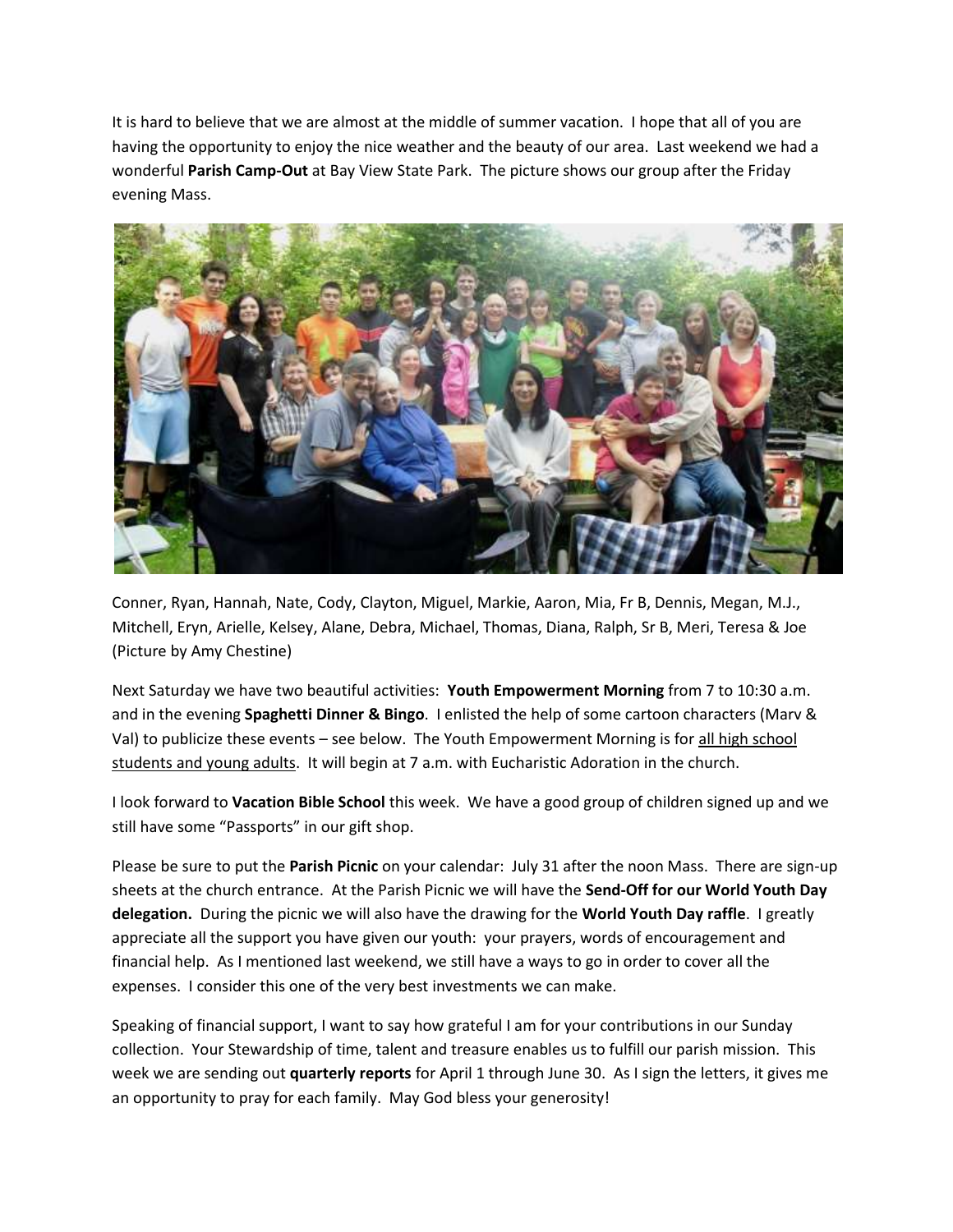This coming week the Archdiocese of Seattle has its annual **Quo Vadis Days**. It is for young men, ages 13 to 18. Please see the poster on the bulletin board or talk directly to me for more information.

In our parish we will be having a different Quo Vadis event. On August 10, beginning at 6 p.m., we will show the classic **Quo Vadis movie**. Please mark that evening on your calendar.

Final note: This Tuesday is the nineteenth anniversary of the death of **Fr. Jon Frankovic**. The 9 a.m. Mass will be celebrated for Fr. Frankovic asking God to grant him eternal rest. All are invited to attend.



## **MARV & VAL** - BY PBLOOM